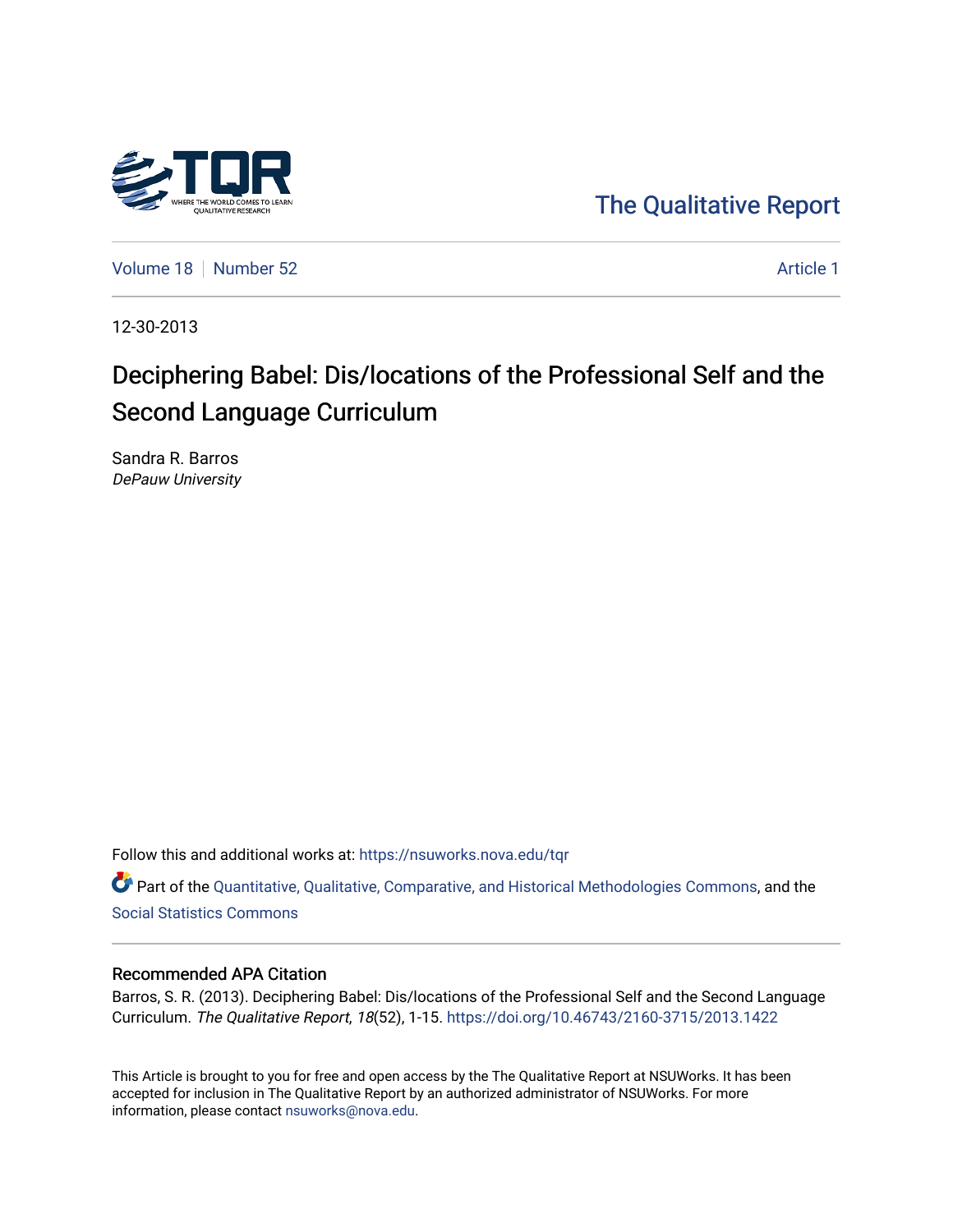# **Qualitative Research Graduate Certificate** Indulge in Culture Exclusively Online . 18 Credits **LEARN MORE**

### Deciphering Babel: Dis/locations of the Professional Self and the Second Language Curriculum

#### Abstract

In the following (auto) ethnographic study, I draw from Burdick's (2012) analogy of qualitative research as "auto - archeology" and from parrhesia (Foucault, 1988) as a rhetorical device of self - definition and preservation to explore the interplay of power and identity within the context of second language education discourses. Specifically, I focus on the ways in which, through the creation of particular performative strategies, two educators working within the context of Liberal Arts institutions negotiate, construct and resist the everyday pressures and implied prejudices often associated with the curriculum and instruction of second languages in the United States. I conclude this study by arguing that the examination of how institutional power is reflected in teachers' narratives is essential to the achievement of a better understanding of the lack of solidarity among the professoriate as well as the disconnect between authority, theory and praxis in the exercise of the second language profession

#### Keywords

Autoethnography, Language Education and Democracy, Identity, Parrhesia

#### Creative Commons License



This work is licensed under a [Creative Commons Attribution-Noncommercial-Share Alike 4.0 License](https://creativecommons.org/licenses/by-nc-sa/4.0/).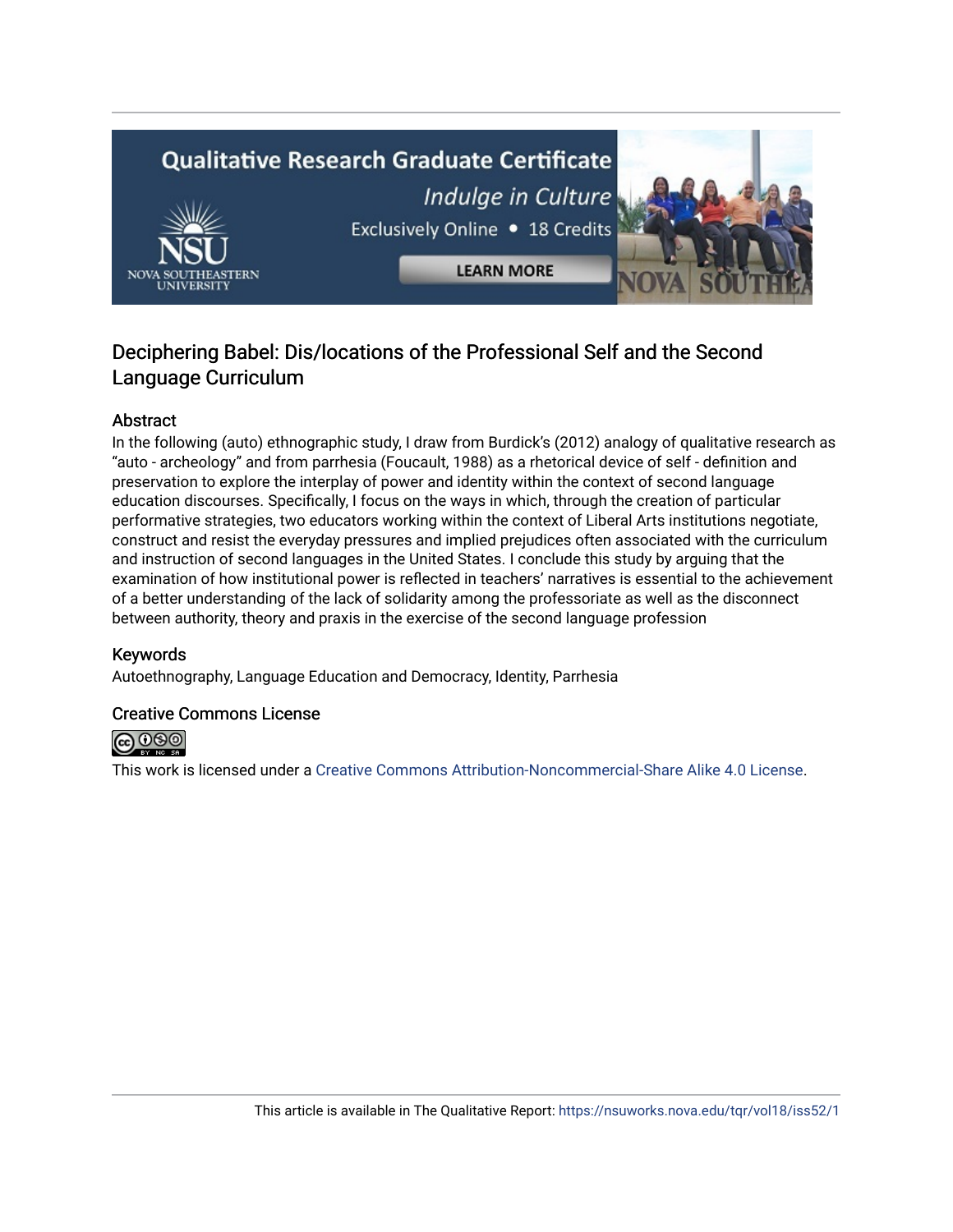

*The Qualitative Report* 2013 Volume 18, Article 103, 1-15 http://www.nova.edu/ssss/QR/QR18/barros103.pdf

## **Deciphering Babel: Dis/locations of the Professional Self and the Second Language Curriculum**

Sandro R. Barros

DePauw University, Greencastle, Indiana, USA

*In the following (auto) ethnographic study, I draw from Burdick's (2012) analogy of qualitative research as "auto-archeology" and from parrhesia (Foucault, 1988) as a rhetorical device of self-definition and preservation to explore the interplay of power and identity within the context of second language education discourses. Specifically, I focus on the ways in which, through the creation of particular performative strategies, two educators working within the context of Liberal Arts institutions negotiate, construct and resist the everyday pressures and implied prejudices often associated with the curriculum and instruction of second languages in the United States. I conclude this study by arguing that the examination of how institutional power is reflected in teachers' narratives is essential to the achievement of a better understanding of the lack of solidarity among the professoriate as well as the disconnect between authority, theory and praxis in the exercise of the second language profession. Keywords: Autoethnography, Language Education and Democracy, Identity, Parrhesia*

We are all collateral damage of someone's beautiful ideology, all of us inanimate in the face of the onslaught.

(Benjamin Alire Sáenz, "Confessions: My Father, Hummingbirds, and Franz Fanon")

The understanding of the social is always determined by the understanding of individuals. (Paulo Freire and Donaldo Macedo, Literacy: Reading the World and the Word)

You don't know a thing about their lives / They live where you wouldn't dare to drive / You shake as you think of how they sleep / But you write as if you all lie side by side / Reader, meet Author / With the hope of hearing sense / But you may be feeling let down / By the words of defense / He says "No-one ever sees me when I cry" ("Reader, Meet Author," S. Morrissey)

#### **Prelude**

Like many academic *braceros* before me, I was welcomed as a graduate student to the United States almost fifteen years ago. At the time I was interested in studying Chicano literature, a cultural phenomenon about which, as a Brazilian, I knew very little. My real "American" education on Hispanic otherness began, nonetheless, not at the university as I had previously envisioned, but at the Atlanta International Airport where, immediately upon my arrival, I was interrogated as to the true purposes of my presence in the country. A customs officer, examining *mis papeles/meus papéis* – a word that since then has come to signify so much to me – surprised, and quite suspiciously, asked, "Are you coming to the U.S. to study Spanish?" I knew that my answer had to be a confident and economical "yes," meant to leave underdeveloped any kind of complex response and self-revelation. I distinctly remember wondering why my visa and the bureaucratic *via crucis* I had undergone months prior to my arrival did not suffice. I was still being called upon to endorse what my papers already told about me, the truth about the legality of my existence, thereafter always to be caught in a "neither here nor there" moment.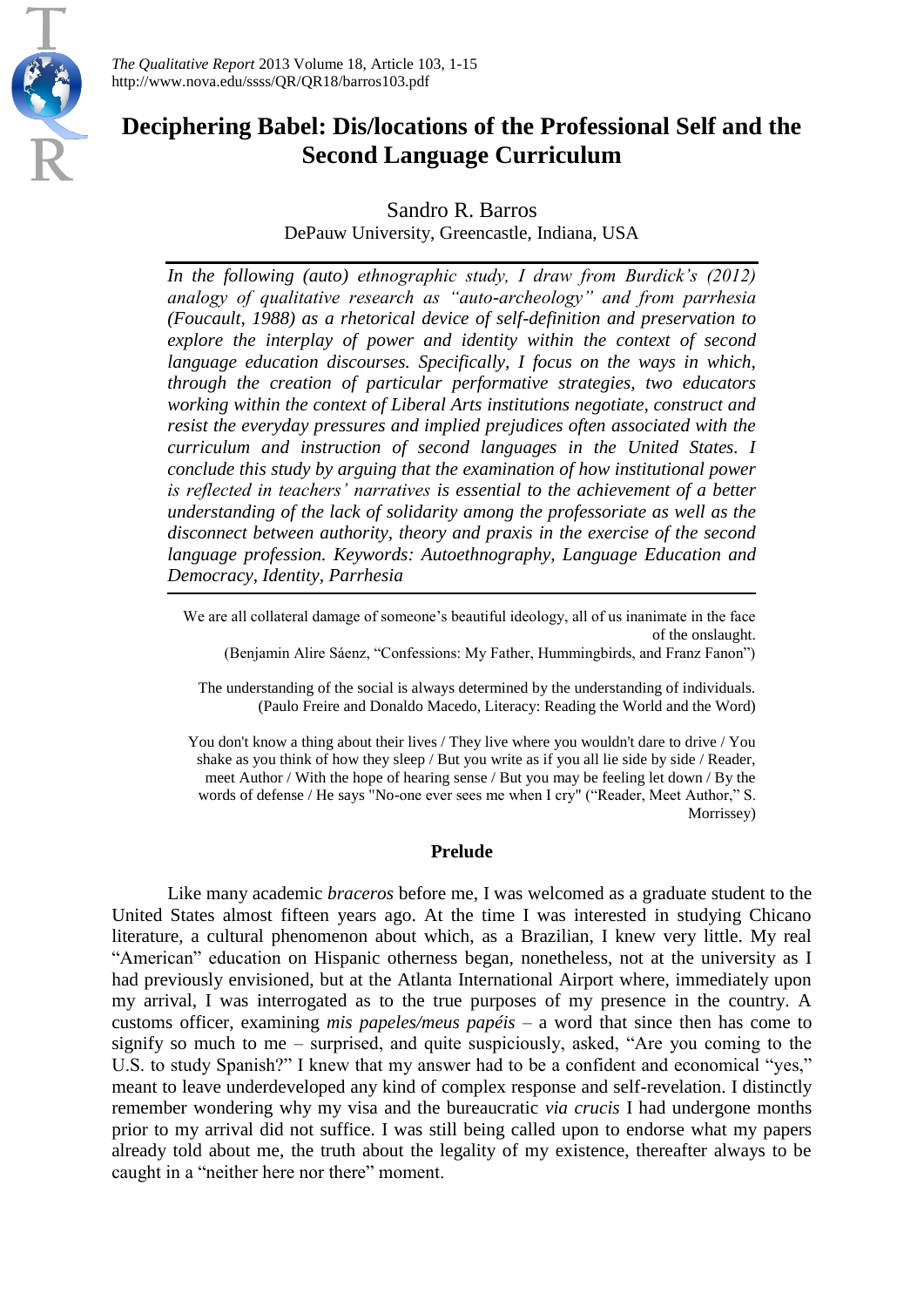#### **Re-Humanizing Language Educators and Language Education**

In what follows I am interested in reflecting upon how language teachers, particularly teachers of Spanish, are institutionally dispossessed of their rights to practice and perform as educators outside normative parameters characterizing the dichotomous institutional "life" of the Spanish curriculum (i.e., its distinctive literature vs. language paradigm, the debates surrounding second languages as a discrete skill vs. their quality as a national language, etc.) While the following sections of this essay convey the experiences and reactions between another educator and me working at different Liberal Arts institutions, the insights and conclusions to be drawn from our exchanges are not limited to a specific locality.

The qualitative data presented in this paper highlights the difficult challenges that the field of Second Language Curriculum and Instruction faces amidst postmodern skepticism concerning how knowledge is conceptualized. Some of these challenges relate directly to questions such as, How to include and recognize subaltern populations in the construction of knowledge within institutionalized education (Freire 1987)? How to identify those agents involved in the decisions about what counts as knowledge in the curriculum, its purpose and "worth" within capitalism's structure (Apple 1990; Giroux 2001; McLaren 2005)? What constitutes knowledge that is in service of power within education (Pinar, 1995)? Certainly, throughout the vignettes that follow, it will become clear to reader that the filed of Second Language Instruction – whether English as a Second Language of Foreign Languages – has been unable to move beyond a "stuck" place within multiculturalism's discussions, which confirms the aforementioned questions as part of a problematic reality. The role of language in a pluralistic society continues to be dichotomized and displaced to a "foreign" reality in which English is reaffirmed as the sole language of the nation's identity. The modernistic impetus of Second Language Teaching continues to be that of reinstating ideological practices through the forging of linguistic cartographies more interested in framing reality as an inescapable truth rather than as an exercise in possibility.

#### **Notes on Method**

My desire herein to produce what Burdick (2012) has termed the "auto-archeological" text derives, at least in part, from what I believe to be language educators' responsibility to bear witness to those ideological constraints present in the curriculum. It is my experience that these constraints have been leading educators to hopelessness, powerlessness and the perception that things cannot change for the better. Drawing on Foucault's notion of the historical, genealogical nature of knowledge, Burdick stresses that any project of locating and analyzing one's past through writing restructures revelatory experiences, ideas, and emotions at play within biographical texts. These texts look for "latent desirous impetuses in the language one produces" (Burdick, 2012, p. 15). The auto-archeological text, however, does not represent, an "attempt at imposing a final, analytical/critical reading of [one's] past as a heuristic for the rest of the text, but rather, as a means of foregrounding and reflecting upon … memory of being inside/outside of schooling and culture … the psycho-social forces that potentially undergird [one's] critical perspective" (p. 15).

The narratives that follow constitute a textual space in which my "self-examination and the fleeting impressions it produces upon readers are capable of exploring the certainties of my consciousness in relationship to the objective of my writing" (Goodall, 2000, Loc. 42). My intention in claiming – and to a certain extent disclaiming – auto/ethnography as a methodological approach corresponds to a desire to determine the performative nature of a text that derives from my confessions while disclosing the pleasure that results in the revelation of my Self through writing. In this sense, auto/ethnography constitutes a public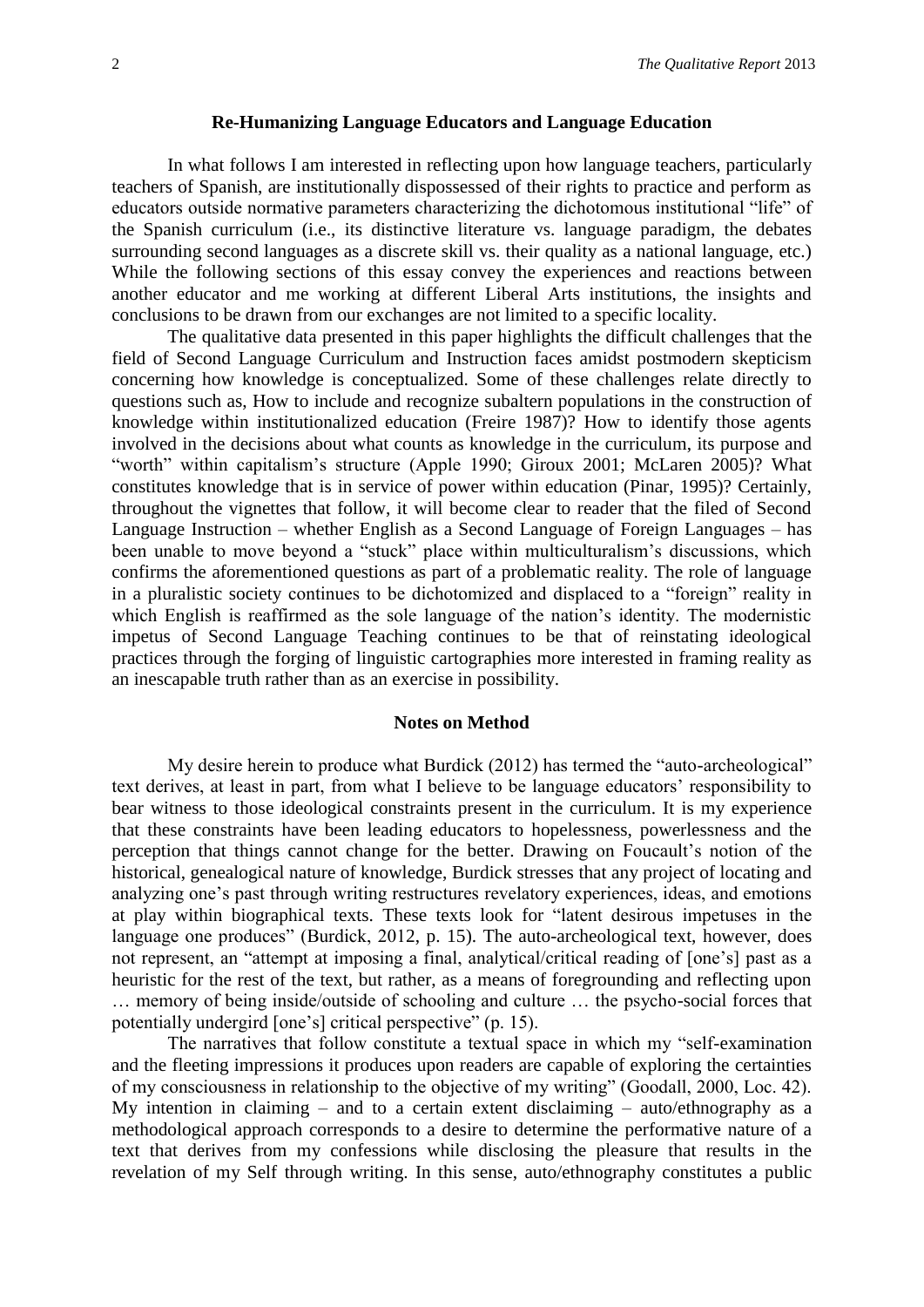performance in which the "outsider" perspective sees him/herself "*through* and *as* the other" (Alexander, 2005, p. 423). As Goodall (2000) notes, the goal of writing any type of ethnographic work is to express patterns recognized during fieldwork (Loc. 44-45). Likewise, the disclosure of the counterpoint between the voice of the producer and his or her text critically reveals the epistemological limitations present in the relationship between researchers and writing precisely because of the author's inscription as subject and object of research. The analysis of the counterpoint between text and writer buttresses the auto/ethnographical space's openness for intervention against the rigidity of positivist scientific discourses that often deny performance's existence through the elusive distance between subject and researcher. On this matter, Diversi and Moreira assert that,

the body of the researcher-writer is always present in the research-writing act. And this presence … is always shaped by how the researcher-writer's body is treated in the physical world. Merely claiming to be a postcolonial researcherteacher-writer isn't enough to achieve a decolonizing praxis. This claim needs to come from an embodied narrative. If your scars are in places you can't show, as in the mind, then tell us the story of your scars. Your body, inbetween the colonial and postcolonial experience, will then become present in your narrative praxis. (p. 208)

Apart from the skepticism that the ethnographic tradition in its various strands might suggest, which is still under stern epistemological scrutiny (Hughes et al., 2012), the genre does play an important role in decolonizing curricula claimed as "scientific," because it underscores the flux of power in the agency of truth-telling. The mapping of truth-telling as an academic praxis delineates a world existing "between story and context, writer and reader, crisis and denouncement. It creates charged moments of clarity, connection and [possibility of] change" (Jones, 2005, p. 764). The episodes portrayed in the following sections, therefore, illustrate my conscious attempts to speak and write from within the tension present between the "incomplete personal evolution and the desire for complete scholarly arrival" (Goodal, 2000, loc. 43).

#### **Notes on Data Collection and Analysis**

The data gathered for this study encompasses registered conversations, notes and personal electronic communications. Otherwise indicated as email exchanges, all the remaining texts are transcribed from interviews and informal conversations that took place in the course of an academic year (2012-13). I have translated these texts from their original in Spanish. When selecting data for this study, I was particularly interested in exchanges that conveyed meaningful insights, feelings and impressions related to the institutional pressures characteristic of the Second Language Teaching's positivist tradition. I was attentive to moments where our discussions reported problems that educators face when attempting to adhere to the prescriptivism of methods and traditional scholarship, the skepticism towards peer-review systems and the emotional impact of performance evaluations on classroom decisions. My colleague featured in this study was fully aware of my intentions to use our professional and social interactions in an auto/ethnographic study. She gave me her full consent before and after reading the final versions of this paper. Hence, no IRB approval was necessary. All names cited herein are pseudonyms.

It is my hope that the reader will identify within the corpus of this study the linguistic artifices that characterize the textual *jornadas* as meta-narratives. The episodes recounted here are driven by oscillating categories of speech that allow rigorous analysis to emerge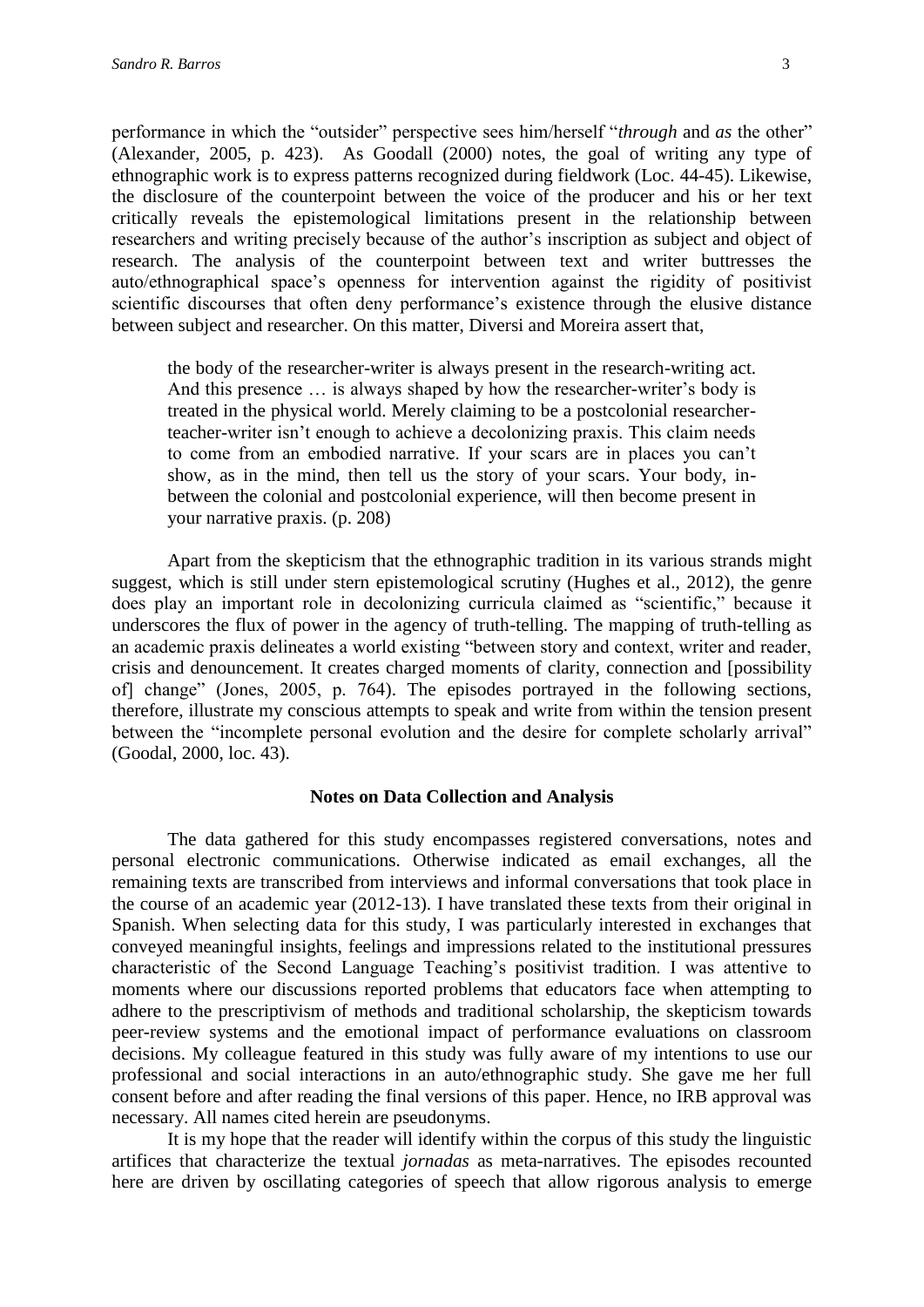from the accounts themselves, as is commonly the case of arts-based research and auto/ethnographies. These research modalities purposefully reflect upon culture departing from how the researcher embodies it in full disclosure, "witnessing experience and testifying about power without foreclosure – of pleasure, of difference, of efficacy" (Holman Jones, 2005, p. 765).

It is well to acknowledge, however, that the data presented throughout this paper corresponds to analytical instances to be ultimately sanctioned or rejected by the reader's very involvement in the process of interpretation. I do obviate in the concluding remarks section a brief summary of my self-reflective notes, which will underscore my own perspective on the meaning of the Second Language Teaching profession and my own place within its institutional "life." This act constitutes a form of Foucaultian parrhesia that dares to exercise – without moral trepidation and aware of the risks involved in such a task – a counter-discourse to what language created for education does when left unchallenged by either fear or deliberate acquiescence to normative paradigms in teaching within institutional settings.

#### **A Note to the Reader**

Since beginning my life in the academic world of *El norte*, I have undertaken the arduous task of writing through my Other's language as a way to reflectively understand my own history as an educator; not because writing is necessarily required of me, or because I am particularly good at it, but rather because I desire to translate to my ir/rational self, my immigrant dis/continued self, those feelings I can only express in my mother tongue. I also write to my Other in hopes of making sense of the complexities of my dialectical existence between languages, belonging and not belonging, ciphering and deciphering my many identities while negotiating my existence within the spaces I come to inhabit. In many ways, what follows constitutes an exercise in sense-making out of those problems currently inherent to the language teaching profession.

In the several drafts that anteceded the "final" version of this essay, many colleagues in the Language Arts inquired if the problems I was describing here were different from those faced by many educators when teaching first language literacy. As this essay will illustrate, most of the struggles in language curricula and instruction are not specific to first or second languages. Yet, I do not wish to generalize any particulars, but rather denote how the particularization of what is perceived as general (i.e. traditional scholarship and views on language normativity) affects individuals' sense of professional selfhood. The narratives of my own struggles with/in the post-coloniality of the language profession will hopefully underscore some of the patterns that reveal those subtle ideological issues contributing to what Skuttnab-Kangas (2000) and others denounce as "linguistic genocide." This unwarranted ideological component that is characteristic of the language education curriculum today, if left unexamined, represents a real a threat to the civic pluralism and linguistic biodiversity essential to our communal life and attempted democratic living.

#### **(Auto) Biographical Jornadas**

#### *Whose language is it anyways?*

The funny thing is they are trying to teach us how to teach our own language," said Leila.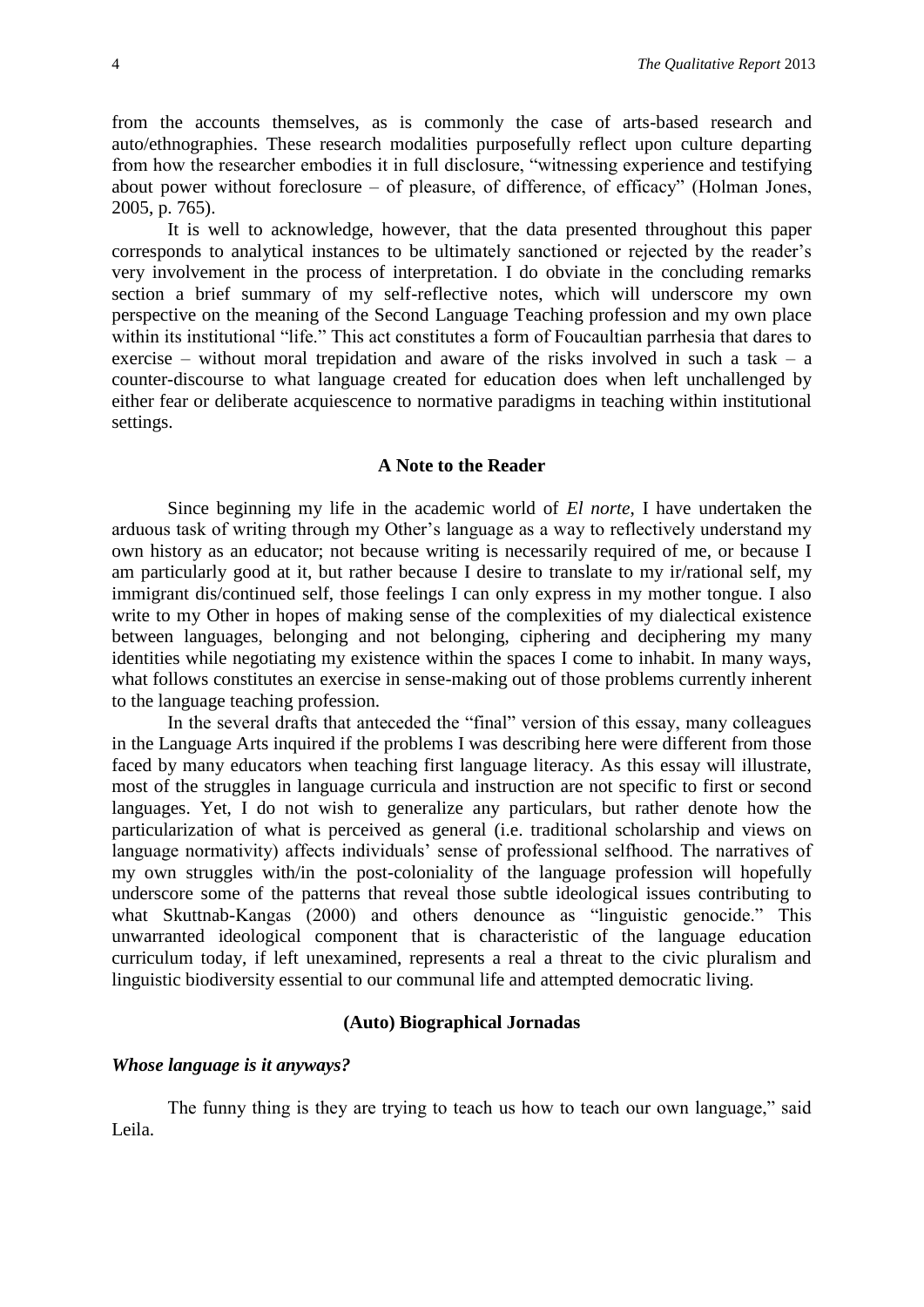I nodded; after all, I was as frustrated as she was, even though the "our language" statement bothered me a little. Who does language belong to? What did "language" even mean, according to her? What did its deliberate use do to us? What could it do?

Leila and I had come to the United States almost two decades ago to build our careers as intellectual *braceros*, as my classmates and I jokingly referred to ourselves during graduate school. Back then, as T.A.s, we taught Spanish to the masses for eight hundred dollars a month. We were rich, comparatively speaking, since teachers in our respective countries earned less than half of that amount and taught twice as many classes than we did.

Throughout the years that Leila and I have been friends, exchanges on the meaning of our profession, what we had done and would be doing with our lives, our multiple statements on "that's it, I am leaving academia" became liturgical. We resisted what at times appeared to be invisible institutional pressures in hopes that we would not be like "them." We took pleasure as self-proclaimed outsiders, attempting desperately not to identify with the majority of our colleagues. This made us feel superior; it legitimized our search to become professionals outside the norm, to retain a sense of integrity through our rebellion, our youth. We both had doubts on the nature and curricular organization of the very subject we taught. Yet we moved within curricular and institutional boundaries wondering how the grammar of our professional selves turned more and more into some form of alien semiotics each day that went by, disciplining and punishing our professional beings in most unexpected and unperceptive ways.

#### *I Want to Teach Language as a Literary Critic*

"*Ridículo*," Leila writes to me on my Facebook's private message board. Facebook chats these days have become a therapy room for us, both going through the motions of the tenure process at different institutions. We were awkward bodies working within an awkward system.

"These people reviewing us," Leila continued, "they have this idea on what a good instructor should be and then they wish you to be like them, you know? It's like they *rewrite* us as they judge us as 'peers'. The whole process is never dialogical; it always involves secrecy in the name of an alleged protection. You are never good enough. You can never do everything right, even if remotely rightly. The system is designed for this. Have you stopped to think why language [teaching] is so concerned with methods? They told me in my peerreview evaluation that I gave too much homework and that I should ease up on those kids because they have too much to do, that they are too busy! And then there is the "communicative approach" this, that, effective on this, and that… All this crap not only sanctioned but also endorsed by ACTFL [American Council for the Teaching of Foreign Languages]. What approach isn't communicative? I don't know, to me language teaching was always about management and defeat of linguistic phenomena and their realities, not the constant testing and the predictability of imagined scenarios that may never come to materialize when language happens in the real world. Shouldn't we be providing opportunities and support for students to heuristically deal with problems that emerge in the unknowing, providing themes and managing their readings, questioning their realities? I don't believe in what they define as 'technique;' there's no space for being critical; students just learn things in the realms of 'kind of have an idea about what I'm saying.' Sancho, I don't believe in most of these methods created for ESL classes. I teach Spanish! I want them to learn how to be researchers, to learn how to learn, to be independent enough that one day they will be able to design challenges on their own and all I have to do is to defeat their perception, problematize their answers, help with connections…"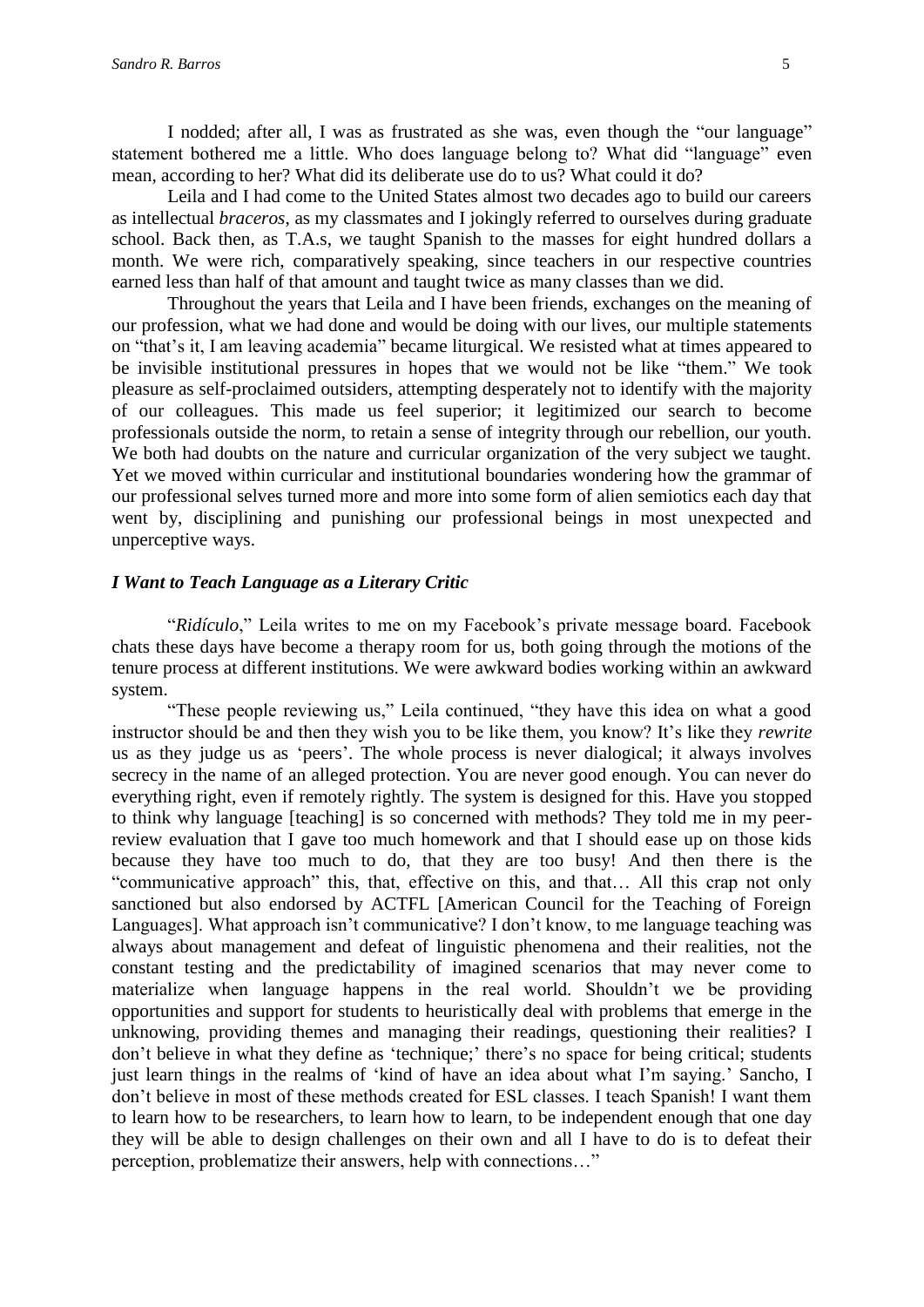#### *We are not a civilization*

"I'm teaching Latin American Civilization next semester," said Leila in a sarcastic tone during one of our meetings. "Civilization, that's rich! We are now a civilization, the Latin American Civilization. We got our own status quo now concerning historical validity. Check us out. I wonder, is this a step up from… what did we use to be? A tribe?" Leila continued indignantly, "there were no pyramids in my country last time I checked…"

"But if we refuse to teach this course, as out of place or idiotic as it may be within the curriculum, we would be fired upon review," I refuted.

"I am fed up with this s---," said Leila. "This profession's either killing me or I am contributing to the 'foreign' languages death. Quite frankly, I don't know what I am doing anymore. Meanwhile, I keep asking myself, what's happening to my teaching? What's happening to my learning?"

"Probably the same that's happening to mine", I replied matter-of-factly. "But cheer up; at least we're not high school teachers. They got it much worse than us these days."

"Do they, really?" she asked.

#### *"We Teach Culture," said the Language Professor*

"We teach culture. The administration and the whole faculty in this school must understand that this is what we do. We teach culture!" said Suely, one of Leila's colleagues, in the middle of her departmental meeting. Leila and I had been talking about the absurdities of Departmental meetings, their lack of direction and, quite often, leadership.

During the "I teach culture" meeting Leila kept wondering how it was indeed possible to teach culture. As a junior faculty member she was often apprehensive about voicing her opinions against those of the senior faculty. On more than one occasion our names had been mentioned in collusion with the word "junior," and that made us feel somewhat uncomfortable.

"I am 38, for f—'s sake! They call me Junior, as if I were a child, the son of someone and not my own person!" I said.

"Semantics," she replied. Back in our countries we were not juniors but rather "*asistentes*" or "*adjuntos*."

According to Leila, professors at her department self-identified as educators of a "teaching institution" while being clueless themselves about educational scholarship, never having picked up an article on the very subjects they discussed. "Aren't we supposed to do something about this knowledge business at the University?" she asked. "I understand scholarship may take various forms, but we are to produce knowledge, no? Isn't this at the core of who we are? Otherwise why would we be in college rather than, say, grade school?"

I knew it all too well. We all knew how these happenings we called meetings worked and how the lip service to research was often vague at our institutions.

On one occasion, I told Leila how I got fed up with the curricular discussion the department had been having for years – or decades, according to some of her colleagues. Once, in a moment of pure impulsiveness, I got up and, using a purposeful self-deprecating rhetoric – my assumedly fake self-modesty constituted "the shield" of the untenured – I argued:

"Excuse me. I know I am new here, but what do you all mean by teaching culture? I mean, beyond factoids that some of us ask from students in exams, what do we really mean by 'teaching culture?' I told them that I am comfortable teaching the culture of language, but the language of culture seems to me another business altogether. We all went to school to be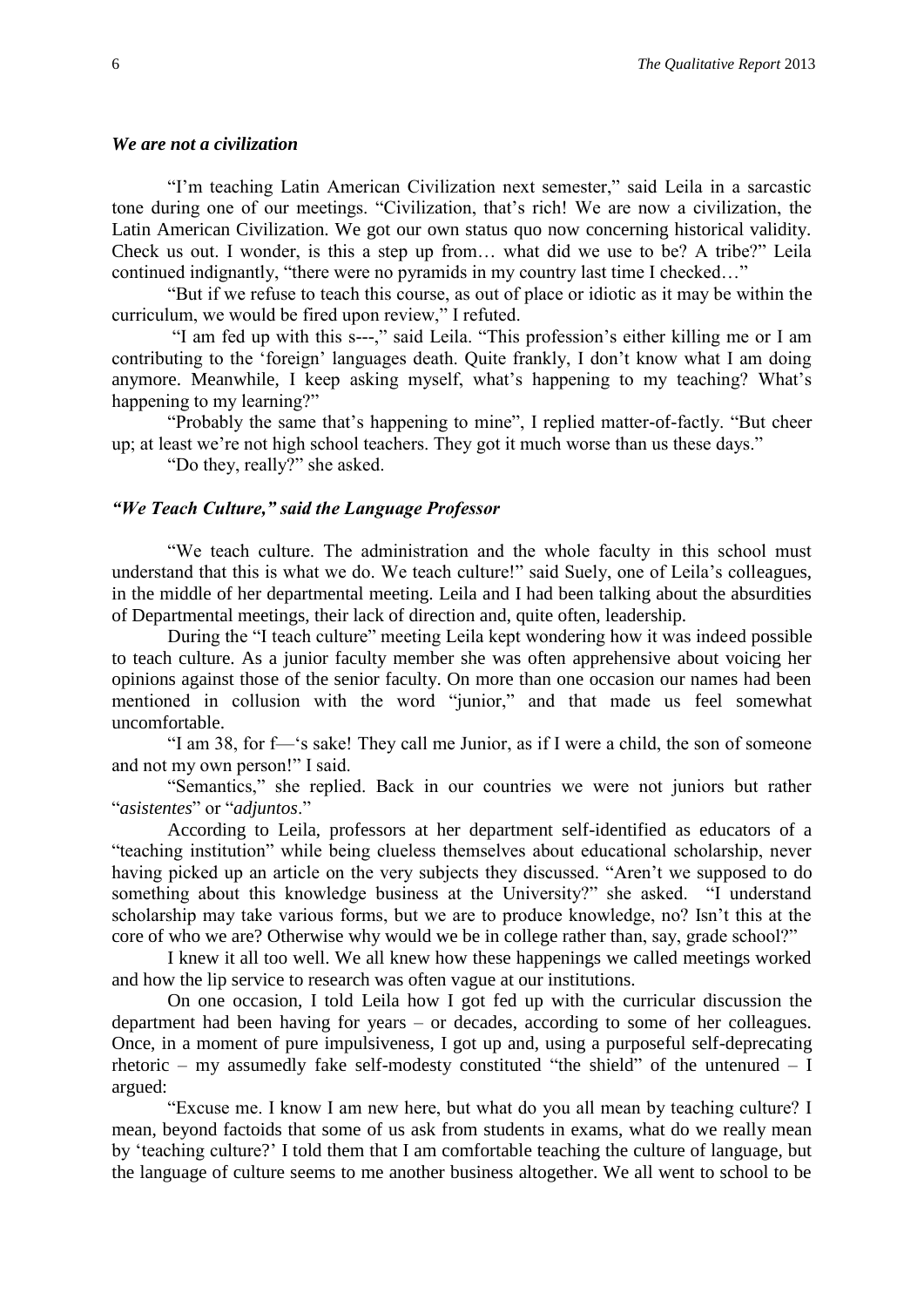literary critics, to learn how to analyze discourse, and this is a specific culture in itself that cannot be disassociated from the modern State ideology. This is already something problematic in itself, especially in the twenty-first century. Claiming that we teach culture, well, it's a complicated affair, no? Folks in anthropology have been redefining what this means, and quite frankly, we teach literary, erudite language, the language in/of power through literature, culture as discourse, etc. But culture as a totalitarian subject, representing the whole of particular geographies, like, say, tacos, El Día de los Muertos? Well, that's kind of dangerous and disingenuous, no? We risk confirming stereotypes albeit denying doing so. We have the English Department and the Modern Languages Department in this school. What is that? Is that logical?"

I told Leila that I wish I had used a different word than "disingenuous," but apparently it was too late.

As she communicated to me her frustrations with her colleagues' assumptions on language and identity, I wondered how many knew how this curriculum they spoke of so authoritatively had come into being, how the foreign languages profession, the academic foreign languages departments, were battling their connotation as service-driven units by further putting themselves into a messy situation. What are we these days? Cultural Studies? Literature? Languages? What's the difference? Should these disciplines even be different?

I wondered how many language and literature folks knew how their identity crisis as service providers in the curriculum was generating the wave of low self-esteem among the faculty. Sure, it was fancier to state that one taught Chinese or Spanish culture and literature rather than language, because the "brand" language in field was so limiting, so technocratic – at least the way we do it – so beneath college professors with Ph.Ds. in literature. No one will admit to this, but could it be that secretly most of us buy into the idea that anyone who speaks a language can teach it, somehow, but to teach literature? No. Literature was special, specialized: literature was for intellectual giants. I understood Leila's colleagues' "culture claim" to mean that they wanted to be giants, feared like those folks in the Economics Department. Nobody feared the foreign language class. It was a fun class, after all.

#### *Of student opinion surveys and their technologies of control*

Leila had told me that her students wrote in their evaluations they could not understand her. *Las malditas evaluaciones* reflected a lack of communication of difference that she was consciously aware of. She purposefully modified her lesson plans to bring out her heritage. It was her world, one she knew well. But somehow Spanish was something else that she gradually had to learn without ever quite grasping what that "normativity" really meant.

"Why do they hate me, Sancho? What have I done to deserve this?" asked Leila humorously alluding to Spanish filmmaker Pedro Almodóvar's 1984 film.

"Don't take it so personal," I interjected. "You just need to keep pushing play, keep the dialogical channels open."

"Dialogical channels? Bella, mind you, came to observe me today. Look at what my 'esteemed' colleague wrote in my evaluation – and this is coming from my peer. Leila opened an envelope and showed me a report in which the following was written: "*I am concerned about your skills in time management. I feel all in all that you didn't give them the bang for their bucks, that you did not conduct the class with the variety of activities required for effective teaching. I urge you to pay attention to...*"

The text sounded all too familiar. I had myself been observed numerous times, and I also had been told in more than one occasion throughout my academic life that my classes didn't give students "enough bang for their buck." I was reminded of a colleague of mine at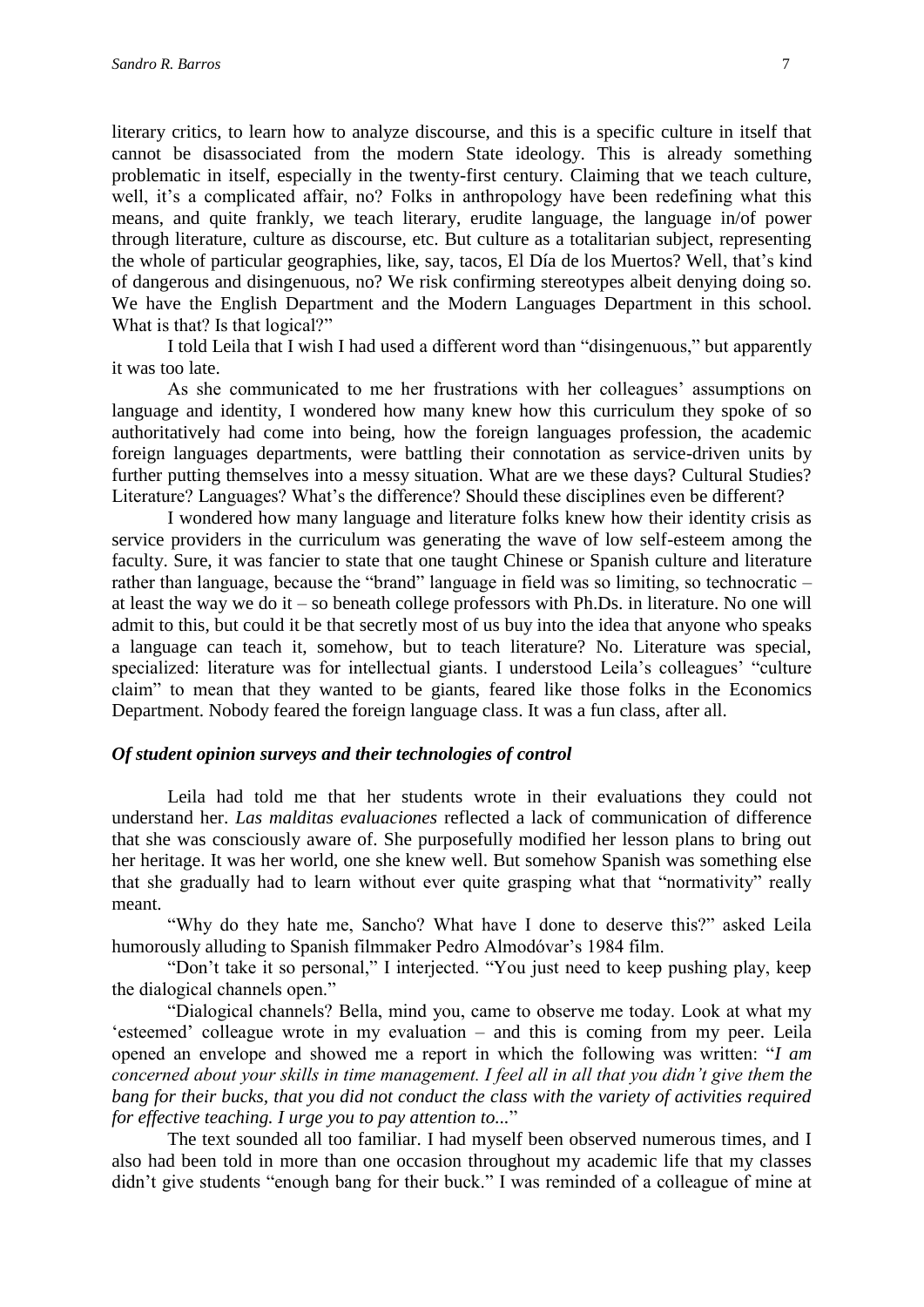another institution who observed me once saying this phrase, "enough bang for their buck." He happened to be the head of my department at the time, and I remember thinking then that he understood what was necessary to please our customers. He mentioned that if you promised a vacuum cleaner to students, you should deliver on exactly what you promised. He was referring to my customary habit of changing syllabi, a practice that I still hold necessary to this date, as I usually negotiate syllabi based on topics, communicative goals and common interests. He thought it would be advisable not to change syllabi so frequently, because it was, after all, a contract to be respected, and language is to be learned sequentially. I disagreed. Recent studies do as well.

I kept my eyes on Leila's text. I proceeded to count the many times the words "efficiency" and "time-management" appeared on her observation. I felt precisely as discouraged as she did, because I too cared about what my "superiors" said and I too was afraid of becoming a horrible caricature of an Almodóvar character.

I distinctly remember sharing my own evaluations and peer observations with Leila. My students often thought that there was no routine, no "structure". So many contradictions were expressed in the evaluations every semester that it was difficult to know exactly what I was doing right or wrong. It was always fifty-fifty with my courses; some loved the freedom, others hated it passionately. This confused me. Throw in grading in the mix and we would have, at the end of every semester, an explosive incongruous combination: freedom and grading. "We have to have fun," students demanded in some of their evaluations, "so that we can learn better." Fun? It was not my role as an instructor to be fun, but rather to show that the information we presented had the potential to become whatever students wanted it to be, including fun. The mythology of the Spanish circus language classroom went on in spite of my best efforts to dissipate this aura surrounding the discipline.

"Today Bella played Bingo with her college students and boasted to everyone how effective it was to have students learn new vocabulary through games. I swear to you. In college! Are we doing something wrong?"

"I wish," I responded.

#### *J'accuse!*

**"**Sancho, I got my Departmental Personnel Committee's evaluation about my tenure case today," Leila wrote to me on Facebook's chat. "Discouraging. They basically stated that I should be mindful of students who don't care about learning Spanish and make things less challenging for them. Read for yourself. I just sent you the attachment."

I began reading the document. It struck me as contradictory and written in many voices and styles. At Leila's institution all tenured faculty participated in the reviews; her department had twelve, full-time tenured instructors. One particular section of the document she sent me struck as odd:

*"In SPAN 456 (senior seminar), the timing of assignments and evaluation drew criticism from several students, such as the following: "She piled on extensive coursework. The workload in this course was so heavy that many students found themselves overwhelmed to such an extent that catching up seemed impossible." Of a mid-term exam, one student writes, "we were expected to bring new articles to class and incorporate them into an hourlong essay. Due to the variance of the articles selected and the nature of the questions, I found that I, and virtually all of my peers, were not given enough time to correspond with the requirements of the exam." Of the same exam another student explains that "the test itself would have been okay as a take-home exam, but the format most definitely resembled a research paper - citing 2 in class sources and 2 outside sources- and using the MLA format and writing two essays in the period of one hour was unrealistic...." Another student of the*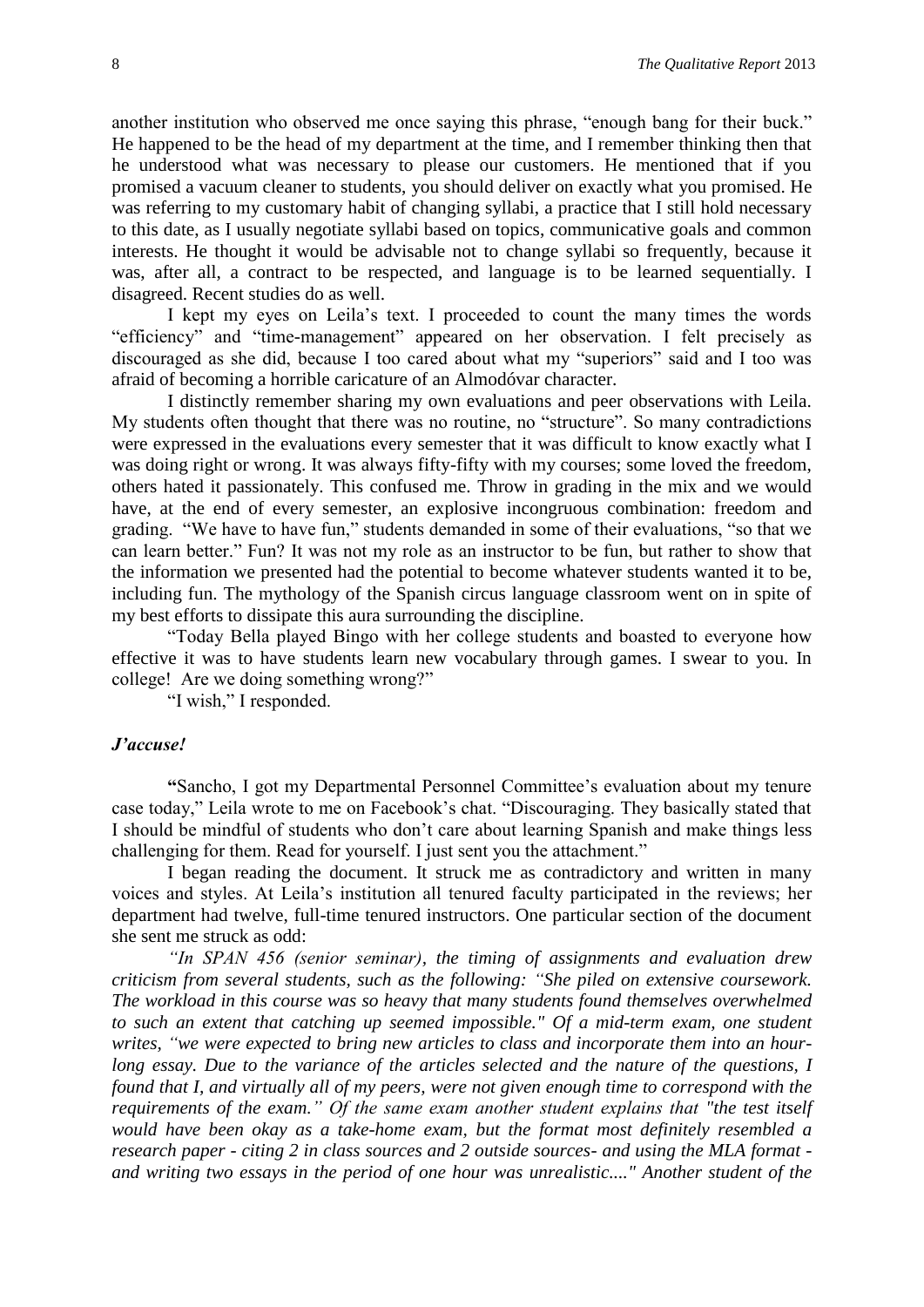*seminar concludes the following: "There is nothing wrong with having high expectations, but I don't think most of us were willing to put in the effort that she wanted us to put into class." The DPC feels that this last comment is worth considering as Leila plans future courses. There may be a small minority of highly dedicated, autonomous learners who take her courses and thrive, but Leila needs to better accommodate those students who represent the majority in her classes, who may have less than ideal motivations and aspirations, yet are still deserving of benefitting to the fullest extent possible from their in-class experience."*

"You see, Sancho?" Leila typed indignantly. "You see? They say, "*Leila needs to better accommodate those students who represent the majority in her classes, who may have less than ideal motivations and aspirations, yet are still deserving of benefitting to the fullest extent possible from their in-class experience.*" Can you understand this? Is this real? Ethical? The DPC had my syllabus in hand, my teaching rationale too. The class was a seminar, supposed to be challenging! They have to show that they earned that degree, for God's sake. And you know the amount of work is manageable. They know it too. But no, they side with the students. And these are our colleagues! I can expect that from administrator, but from our colleagues?"

"This is clearly my WTF moment of the day, *colega*," I typed.

"I live my WTF moment every single day when I step inside my classrooms," she replied. "They call me *Señora Martínez*, you know? My students… You see how respectable? I am a 19<sup>th</sup> century woman in her forties with seven children and living with my husband in a plantation. I explained what that *señora* meant to me, in certain contexts. They don't care. They called their Spanish teacher in high school *señora* and they will continue to treat me like their old mom or their high school teacher. Why will I fight them on this? God, I feel old."

#### *En gard! Emailing Despair as Defense against the Dark Arts*

Querido Sancho,

Bella is still mad at me because I don't send my students to her movie showings; she even included a buffet on Sunday to attract an audience.

Spanish films on Sunday night, good enough for me.

Bella told me I should ask questions about the film on the test. It is a good way to have them come. Control, control, control... She says they will thank me later in life. How does she know the future? Is that some superpower tenure affords us?

I am sick and tired of this coercion. I can't do anything because she is on my tenure committee. No wonder even professors want to get rid of tenure, with bullying and all. It's not because I don't get what I want that I am unhappy; it's because I can't become what I wish to inside the classroom.

But I won't generalize. Most of my colleagues are really good people, but they seem so beat up by the system that I can't help but to feel sorry. I can see they once had the pleasure to fight for their truth, the pleasure I seem to be gradually losing. I am getting tired, you know? I think this tenure process is all about the loss of our hope for a better world. I keep wondering, How am I emptied? Is it all the grading I am doing? Is it satisfying this image of an Other that I have to uphold as a competent teacher? \*\*\*

Sancho,

I just told a few students of my seminar yesterday that they CANNOT PLAY JEOPARDY for their oral presentation on Carlos Fuentes, even though they think that is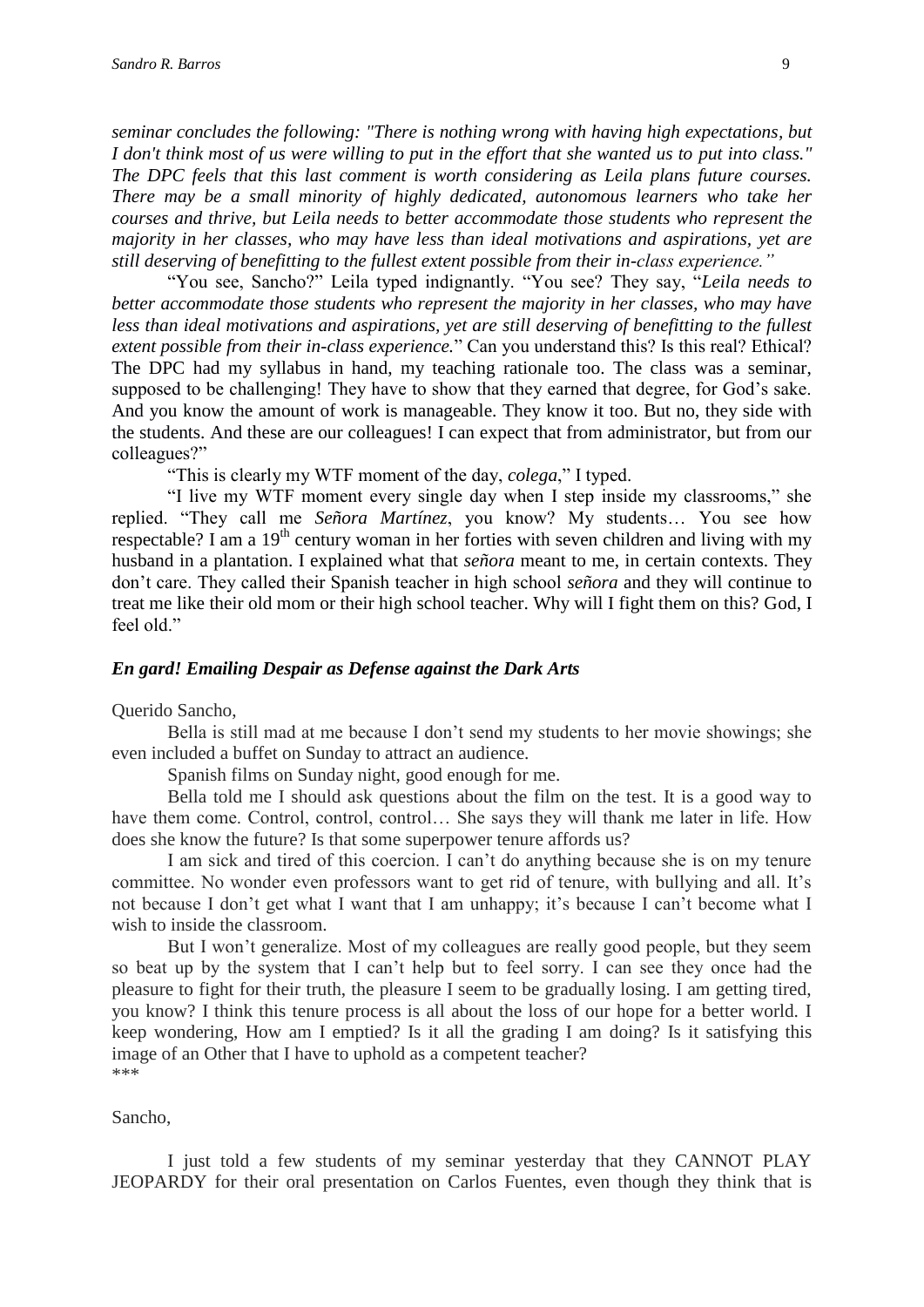more engaging (they didn't even know or researched how to say 'engaged' in Spanish. I imagine what would happened if I, as a Spanish speaker, behaved like that in my Englishspeaking classes, if I demanded to be heard in my own language, refused to learn a word…) This is what they think of Spanish. Sad, Sancho, my friend. Sad… \*\*\*

#### Leila,

Here I go again. Angustias parachuted in my classroom a couple of times to say how I did things wrong, and that I needed improvement. I remember thinking that someone must have been particularly cruel to her in her past. I remember wishing that I wouldn't end my days as a teacher as intellectually neglectful as her, stuck in a liberal arts college without an ounce of research done to further my own knowledge, enveloped in the assessment mentality dictated by quizzes and papers, the learning of an other to the expense of my own learning (is that even learning?), an institutional slave at best, one whose notion of service was organizing food festivals and *El día de los muertos* celebrations, maybe film showings. Here we go again, Mexico as the holy synecdoche, we Latinos must turn into "pagan" Aztecs before becoming whomever we were, are, wish to become… But you know the drill: *Más bananas! Más!* Ay… \*\*\*

#### Sancho,

I am watching Sor Juana's movie to discuss it with my students tomorrow. I feel like her when she had to defend herself from the Church's attacks on her desire to write profanely; this was me during my Interim Review. I would look at my colleagues, their judgment of my work, and I would ask, "Why thou accusest me?"

Ahhhh! I was so depressed today, all day long correcting quizzes. I have to change this strategy. My students' proficiency for this level is really bad, but I don't even know what is to expect because people around here don't talk as a team. Alas, I am not going to turn into one of those 60s actress, doped because she can't handle *los pendejos de la vida*! But I did take some barbiturates and I am still awake. Charly García is singing on the computer… Tomorrow's menu: committee work. If they put me in another one I will cut my veins with a spoon, and they can serve themselves with my blood! What do I care?

Off I go now. I have to meditate to calm myself down prepping for these stupid meetings, because if not one of my senior colleagues, who is allegedly going through menopause (and that's an excuse now to make our whole lives a living hell) will say something awful and I will lose my patience and my job. God, I can't stand her. We should give her a last name, like Falklands. This was my specialty in graduate school, did you know? Yeah, I gave people last names and claimed that circus monkeys had sodomized them to explain their bitterness. It didn't matter if they were men or women. They were victims of my own perversions. Call it 'Fifty Shades of Leila'. That's Harry Potter compared to what I used to write. I used to be free...

Well, I am going to bed and dream that I'm happy.

#### *You Can't Miss a Day*

One evening, Leila and I had been talking about academia over the phone, as always, about our sanity, wandering through conversational topics, wondering about our future.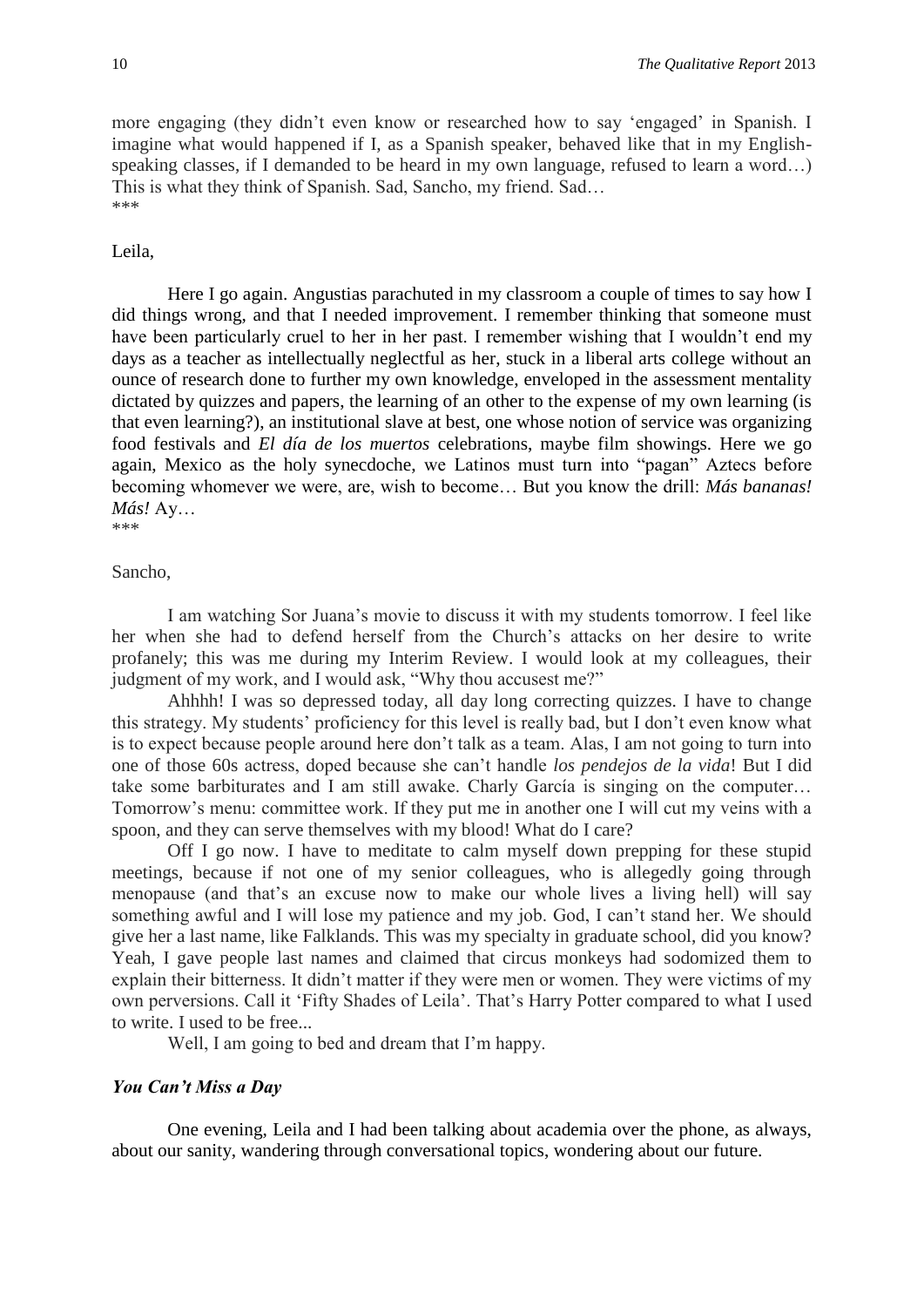"We all suffer from low self-esteem. This is why I take pills, and that takes care of that," said Leila when I expressed my astonishment at learning that a great percentage of academics are on antidepressants or have been for most of their academic lives.

When she mentioned the efficacy of medication in the context of our professional lives I understood her really, really well. I understood her technologies of selfhood (and I had my own), the institutional demands requiring from us cunning decisions, compelling us to decide what kind of educators we 'can' become by forcing us to negotiate with the weight of tradition in order to fit into particular institutional profile. Yet, there were prices to pay and coping needs to be met in this careful crafting of our professional selves. Thankfully, technology has evolved to the point of good medication saving academic lives, except when they fail, of course, as was the case of a Science professor in Huntsville, who shot dead three of her colleagues when denied tenure.

"Clearly her meds weren't working," I told Leila.

"You can't miss a day," she said.

#### *Apotheosis*

As I entered the Faculty Colloquium that evening, I reviewed the words I was to use in my presentation. I was scheduled to talk about technologies of control in language teaching and learning. 'How can I keep this professional?' I wondered. 'How to state the facts and yet be sensitive to those who unconsciously (?) oppress, who do not realize (?) that we are living in a different moment in the teaching of languages, that we already went through, and perhaps past, postmodernism? Yet, Applied Linguistics still attaches itself to modernism's episteme.

Surely I wanted to unmake the image of junior faculty either as too acquiescent or too defiant, a potential academic enfant terrible that somehow manages to isolate him/herself from the world by shutting down avenues for conversation with more experienced [old] colleagues. But what I really wanted was Anzaldúa's *nepantla*, that alternative path of struggle and creativity enabling the construction of strategies for survival AND transformation by simply demanding that I was met halfway. I wanted to walk, somewhere, anywhere, and build bridges while going forth towards the unknown. I was tired of asking questions to which I had already the answer, but nevertheless felt compelled to by what I understood as science. I did not want to attack; I wished to critically reflect upon the weight of tradition and I wanted to understand how it became part of me in the first place. I wanted to talk about human interaction, Freire, relationships, the role of the learner and the teacher in dialogue, which cannot be but the core of language learning. I wanted to find method in the historical encounter of every classroom by stressing the results of choices as derived from those problems posed as intellectual challenges, complexified and then transcended only to encounter more problems through language and *because* of language. I wanted to free myself and announce, that evening, that I would do what I thought was ethical in my classroom, while calling forth an agreement on professors' commonalities of goals aligned within those of the institution for which we worked. I began:

Teaching as a purely methodical exercise has become the norm in language education, foreign or otherwise. Language teachers, even in college level courses, are constrained in the development of their own scholarship whether due to academic consensus or to the muting of dissident voices by institutional powers of control such as review, peer attitudes, isolation (i.e., teaching is seldom seen as "teamwork"), etc. Those muted voices of dissidence, however, denounce that what we advance ideologically as language in the classroom, in spite of our best efforts, constitutes nothing but a representation of a representation dictating what's best within a modernist technocratic impetus. The methodological impetus in second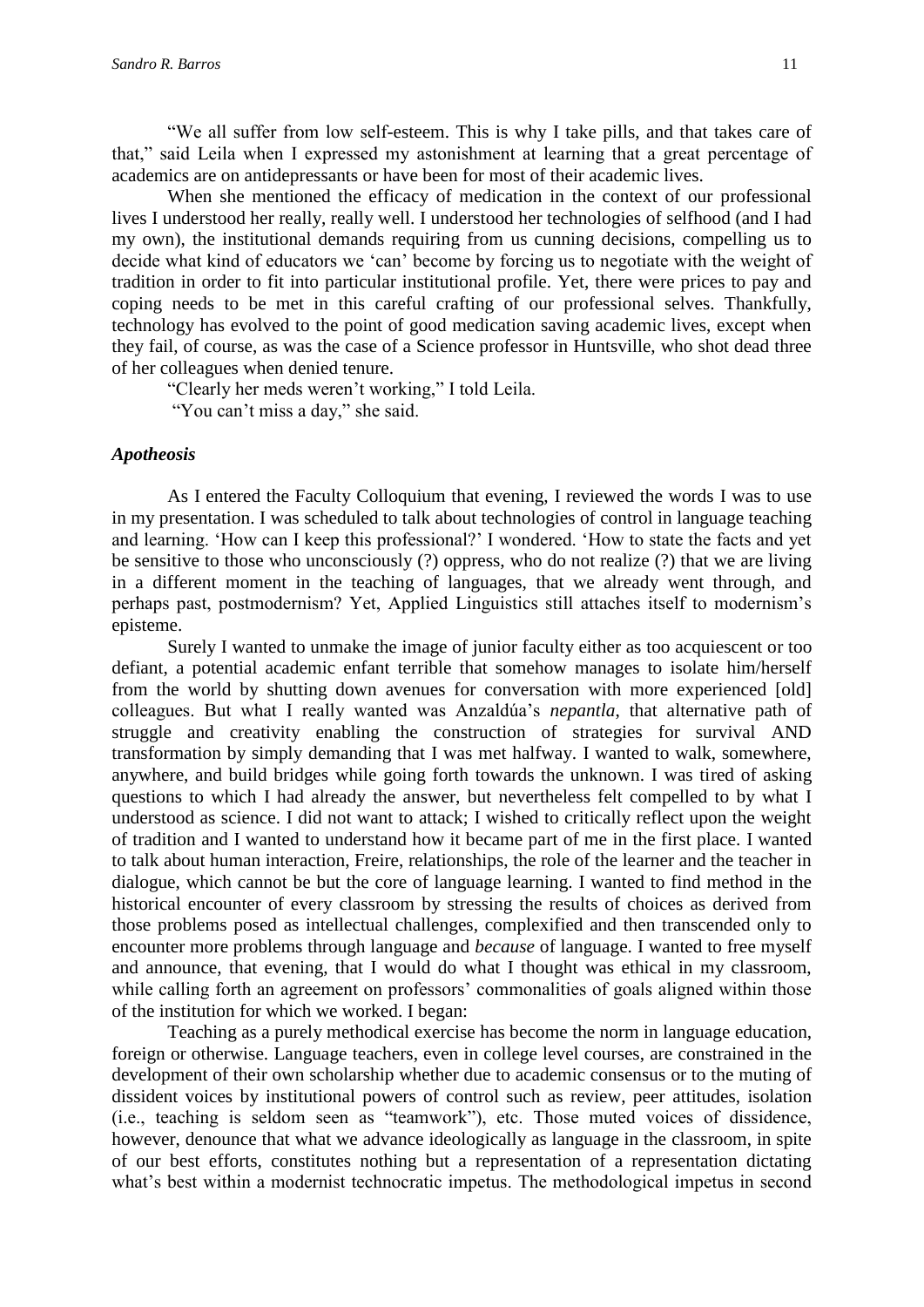languages learning disregards languages' location as well as globalization's fragmentation of the modern nation State's ideology, specifically concerning language for created for learning. There are those who will defend the laurels of the so-called "communicative approach" to language learning without questioning the interested nature and history of the methods working under this label, their original evolution and contextual design. And I would argue, what language learning and teaching practice isn't communicative by nature, whether oppressive or not? Why don't we hear more about alternative views on language? Why critical language awareness remains tangential to the goals of language education because of the desperation to teach and have others learn *in* the language fails to acknowledge the pragmatic possibility of first language use in the learning of a second? Why to continually propagate the "myth" of the native speaker that so narrowly conveys language and meaning as our doing in places?

Institutional technologies of control over language and teachers, such as antiquated notions of what grammar means, control through grading, methodological sponsorships, peerreview systems inherent in the tenure process, or even the increase of adjuncts in the language teaching workforce reestablish fear of deviation and discouragement in creative experimentation. Language education will continue to fail if the fetishism of normativity and the methods through which learning is framed incessantly disregard the act of learning as a consciously political incursion into the lives of others. This stance presents serious consequences to the acknowledgement and acceptance of diverse manifestations of linguistic citizenship that deviate from nationalistic/monolingual prerogatives. The merciless Methods Police arrive at our untenured minds striving to control and colonize, whether through the legitimization of particular sciences or through institutional policies in the form of the socalled peer observations. We are told ours is the task to motivate students, but motivate them to do what, exactly? What we want them to do? This constitutes a dangerous proposition, because it places in our hands the responsibility for the learning of the Other when our position is to create conditions for that learning to take place and aid others in the process of negotiating the meaning of educational goals. Upon our shoulders, then, rest affective responsibilities over which we have little control. Instead, shouldn't we examine alongside our students our own interests and bias manifested through the language we employ in the classroom? Certainly, the many variables in teaching make the process complex and deprived from any type of panacea or magic bullet. Some of us resist "the best method" idea. We give in, we give up, and we lose, feeling somehow that with tenure we have won.

I went on for more than half an hour. I hoped my colleagues wouldn't take it too personally. It wasn't about them, but in a way, conversations such as these always are.

#### **Concluding Remarks**

Any critical examination of the curriculum and instruction of Spanish as a Foreign Language in the United States today should yield an analysis of its responsibility in underwriting not only the slow death of Spanish as a national language, but also the many ethical and practical problems arising from literacy in general. Yet, while English literacy and English as a Second Language have, to a certain extent, been theorized and assessed from a plethora of critical positions in collusion with bilingual education for minorities (e.g., Auerbach, 1993; Canagarajah, 1999; Crookes, 1997; Gallagher-Geurtsen, 2007; Kumaravadilevu, 1994; Macedo & Bartolomé, 1999; Pennycook, 2001), Spanish has escaped this scrutiny, at least with the same intensity. In fact, when language acquisition for the general more privileged English-speaking population is brought to the fore in curricular discussions, the largely positivistic and a-critical character of the field's epistemology often reverts to conversations surrounding "the pursuit of the best methodology"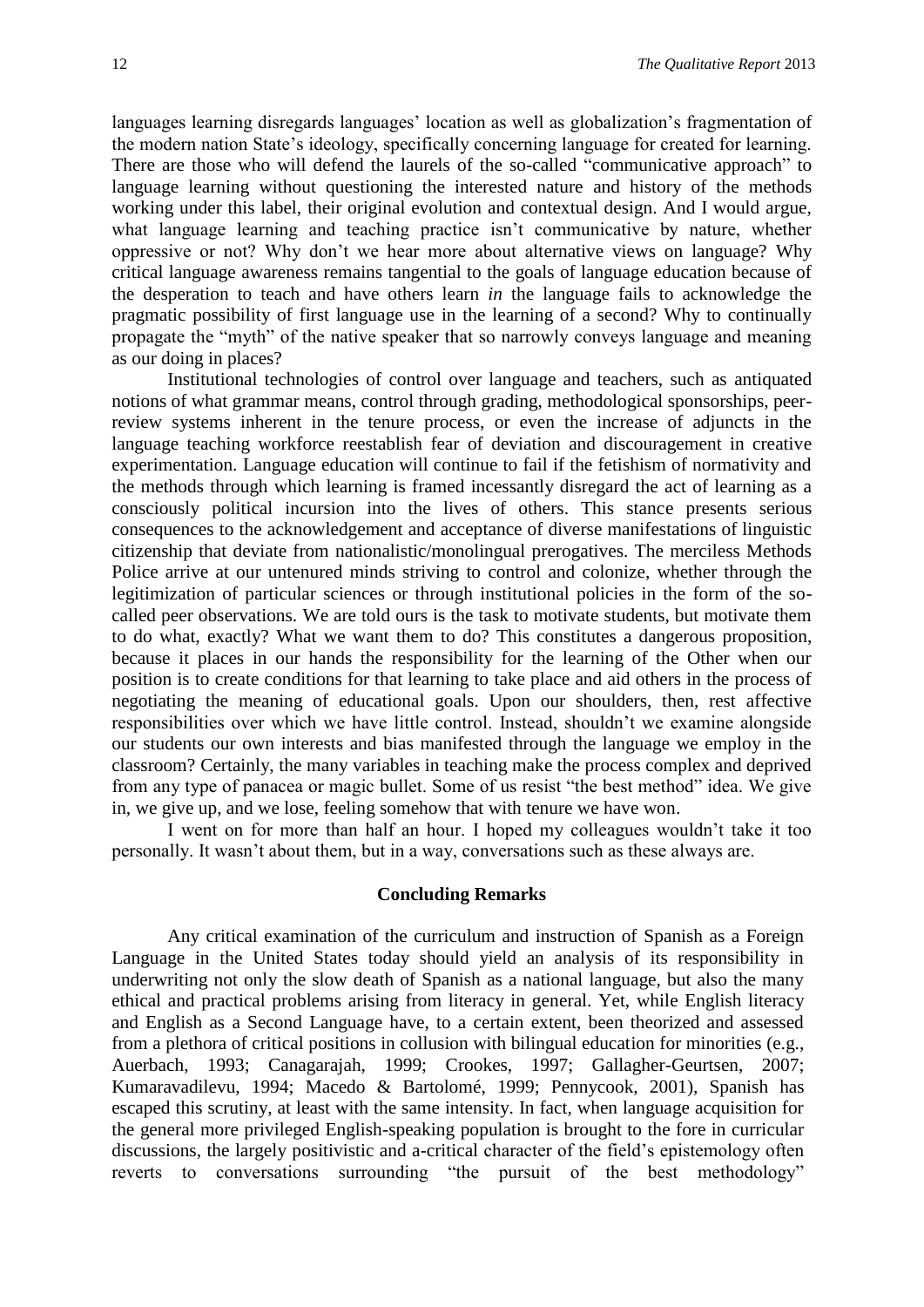(Kumaravadilevu, 1994).

When Spanish is contextualized socially within curricular discussions in the United States, it is seldom argued outside a white savior educational complex framing language either as charitable work (i.e., "service learning"), as a discrete skill to serve abstract market ideals (i.e., enhancement of employability), or as an idiomatic characteristic of the poverty found in the ghettoes (as voiced in a commentary made by former House speaker Newt Gingrich, which resurfaced during his presidential bid in 2012). In service of this ideological context, the Spanish curriculum reproduces itself within a sanitized multicultural discourse that constantly "dances with bigotry" (Macedo & Bartolomé, 1999), that often invokes the learning about national differences while disregarding difference's own terms, its own language. In this sense, the Spanish and other "foreign languages" curriculum have been engineered not as much as to address inherently issues of injustice and citizenship in collusion with minority rights but rather to promote an emotional experience about otherness that validates linguistic privilege of certain groups over others.

Language educators do struggle *within* and *against* this aspect of the curriculum in order to carry out their intellectual agendas, whether through teaching or research. As the biographical accounts (re)presented in this essay suggest, beyond discontent, there is a genuine concern over the *status quo* of language instruction that extends beyond the University level, since Leila and I admit that in our everyday practices there is little difference between how language education materializes in college and in high school. Yet, the resistance suggested by our discourse constitutes more a survival strategy than an act of subversion, which confirms the individualistic Foucaltian notion of the technological selffashioning (Foucault, 1988). In spite of the professional solidarity expressed between Leila and me, our conversations were geared towards finding ways to psychologically cope with an inherited curriculum, being dissatisfied with it, and attempting to change it individually. We do not strategize to change the very source of our professional dissatisfaction as activists; we merely react and adjust in order to "survive," which reaffirms the systematic promotion of individualism within the foreign languages discipline, if not academia in general.

While the exchanges between Leila and me could be seen as a counter-discourse to standardized assumptions leading to second language research, our exchanges reveal, in fact, attitudes that "reinforce and reproduce, rather than dismantle or depart from, those notions that are themselves indelibly tied to the problems we need to overcome" (Pennycook, 2001, pp. 11-12). For both Leila and I cannot conciliate our selves, represented by our ideals on language education and its politics, with the institutional pressures we confront on a daily basis as untenured faculty. The source of our dissatisfaction derives from a perceived lack of autonomy and trust within a system that precludes experimentation in a location specifically designed, albeit idealistically, to be experimental and risk-taking: the educational realms of higher learning. The intellectual kinship expressed when a critical mass of individuals consciously challenges and works as a team is absent from our professional lives. Our proclaimed "outside-looking in" position is rather misleading, because in reality we are hardly outsiders. Rather, we articulate ourselves as entities struggling against centripetal forces within the institutional domains of education that impose accommodation or professional suicide. The source of our perceived dissatisfaction derives, indeed, from an inability to coalesce as a group, to find intellectual kinship in our institutions and others in order to promote what we view as meaningful changes in the second language curriculum and instruction.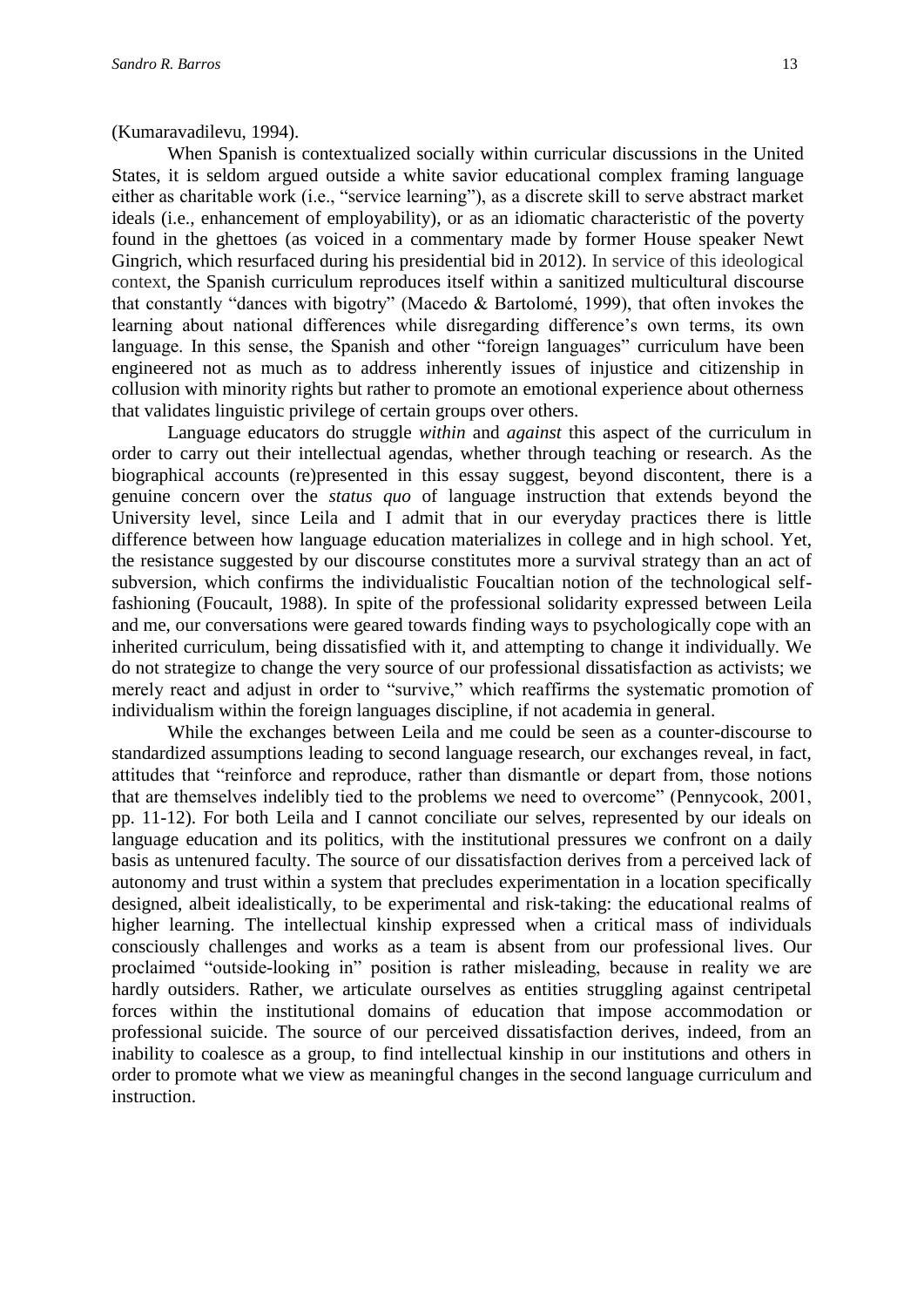#### **References**

- Alexander, B. K. (2005). Performance ethnography. In N. K. Denzin & Y. S. Lincoln (Eds.), *The Sage handbook of qualitative research* (pp. 441-441). Thousand Oaks: Sage Publications.
- Anzaldúa, G. (1987). Borderlands/La frontera. San Francisco: Aunt Lute Books.
- Apple, M. W. (1990). Ideology and curriculum. New York, NY: Routledge.
- Auerbach, E. R. (1993). Reexamining English only in the ESL classroom. *TESOL Quarterly*, *27*(1), 9-32.
- Burdick, J. (2012). *(Be) longing and resisting: A narrative excavation of critical ontogeny* (Doctoral dissertation, Arizona State University).
- Canagarajah, A. S. (1999). On EFL teachers, awareness, and agency. *ELT journal*, *53*(3), 207-214.
- Crookes, G. (1997). What influences what and how second and foreign language teachers teach? *The Modern Language Journal*, *81*(1), 67-79.
- Diversi, M., & Moreira, C. (2009). *Betweener talk: Decolonizing knowledge production, pedagogy, and praxis*. Walnut Creek, CA: Left Coast Press.
- Foucault, M., Martin, L. H., Gutman, H., & Hutton, P. H. (1988). *Technologies of the self: A seminar with Michel Foucault*. Amherst, MA: University of Massachusetts Press.
- Freire, P. (1987). *Literacy: Reading the word and the world*. New York, NY: Routledge.
- Gallagher-Geurtsen, T. (2007). Linguistic privilege: Why educators should be concerned. *Multicultural Perspectives*, *9*(1), 40-44.
- Giroux, H. A. (2001). Theory and resistance in education: Towards a pedagogy for the opposition. Westport, CT: Bergin & Garvey.
- Goodall, H. L., Jr. (2000). *Writing the new ethnography* (Kindle ed.). Washington, DC: Lanham: Rowman and Littlefield Publishers, Inc.
- Holman Jones, S. (2005). Autoethnography: Making the personal political. In N. K. Denzin and Y. S. Lincoln (Eds.), *The Sage handbook of qualitative research* (pp. 763-791). Thousand Oaks, CA: Sage Publications.
- Hughes, S., Pennington, J. L., & Makris, S. (2012). Translating autoethnography across the AERA standards: Toward understanding autoethnographic scholarship as empirical Research. *Educational Researcher*, *41*(6), 209-219.
- Kumaravadivelu, B. (1994). The postmethod condition: (E)merging strategies for second/foreign language teaching. *TESOL Quarterly*, *28*(1), 27-48.
- Macedo, D., & Bartolomé, L. (1998). Dancing with bigotry: The poisoning of racial and ethnic identities. In Y. Zou & E. T. Trueba (Eds.), *Ethnic identity and power: Cultural contexts of political action in school and society*, (pp. 345-368). Albany, NY: State University of New York Press.
- McLaren, P. (2005). *Capitalists and conquerors: A critical pedagogy against empire*. Lanham, MD: Rowman & Littlefield Publishers.
- Morrissey, S. (1998). Reader meet author. On *My Early Burglary Years* [CD]*.* Warner/WEA.
- Pennycook, A. (2001). *Critical applied linguistics: A critical introduction*. Hillsdale, NY: Lawrence Erlbaum.
- Pinar, W. F. (1995). Understanding curriculum: An introduction to the study of historical and contemporary curriculum discourses. New York, NY: Peter Lang.
- Saénz, A. B. (2010). *The book of what remains*. Port Townsend, WA: Copper Canyon Press.